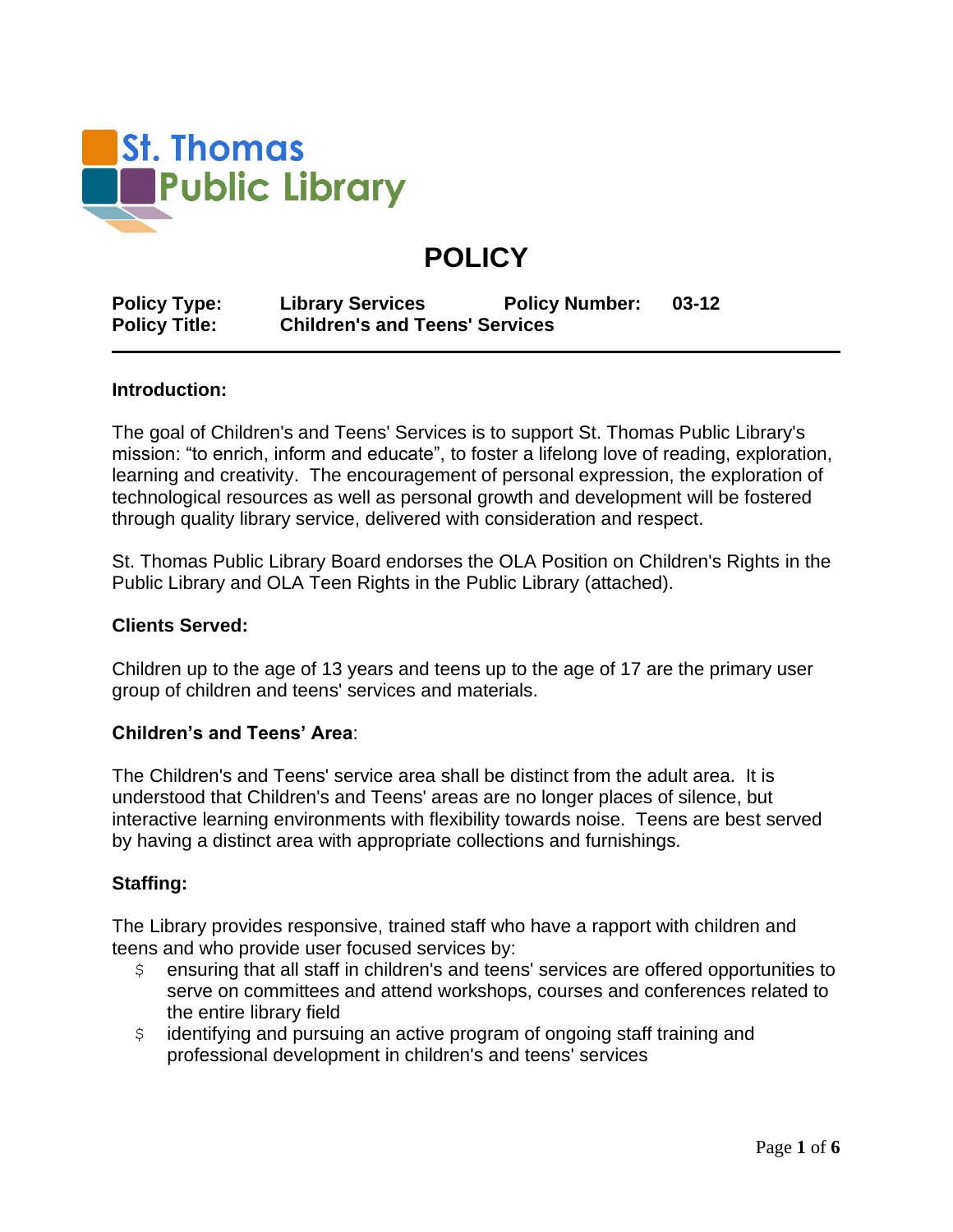# **Resources:**

The Library provides a wide range of materials in all formats to fulfill the informational, cultural, learning and leisure needs of children and teens by:

- ensuring a materials selection policy that reflects the characteristics inherent to children's and teens' collections (i.e. books that reflect the developmental stages of reading in children, teens' materials dealing with issues that are relevant to them, and a parenting collection for use by both adults as well as children)
- evaluating the children's and teens' collections on an ongoing basis
- ensuring that adequate funds are made available to support the development of a children's and teens' collection that is relevant, up-to-date, in good condition and generally attractive
- ensuring that the children's and teens' collections are organized for easy access and with children's capabilities in mind
- providing materials representing Canadiana, award-winning authors and illustrators, traditional literature, literature designed to serve special groups and popular and ephemeral materials, keeping in mind the needs of the children and teens of the community.

Materials for children and teens shall be chosen in accordance with the library's overall Collection Management policy.

Intellectual Freedom:

St. Thomas Public Library (STPL) endorses the Statement on Intellectual Freedom as set out by the Canadian Library Association and echoed by the Canadian Federation of Library Associations. STPL also endorses the Ontario Library Association's Statement on Intellectual Freedom and the Intellectual Rights of the Individual.

The Library provides children and teens with open access to information and facilities throughout the Library by:

- providing library service for children and teens with the respect and consideration assured to all customers
- ensuring that library procedures support the Children's and Teens' Services Policy
- ensuring the public has access to policy statements.

## **Reference Service:**

Reference and readers' advisory services are major responsibilities of library staff working with children and teens. Readers' Advisory service involves the process of connecting readers and viewers to the materials that they want or need – "the right book for the right child or teen at the right time." It requires a broad collection of material selected with children's and teens' interests and abilities in mind.

## **Programming:**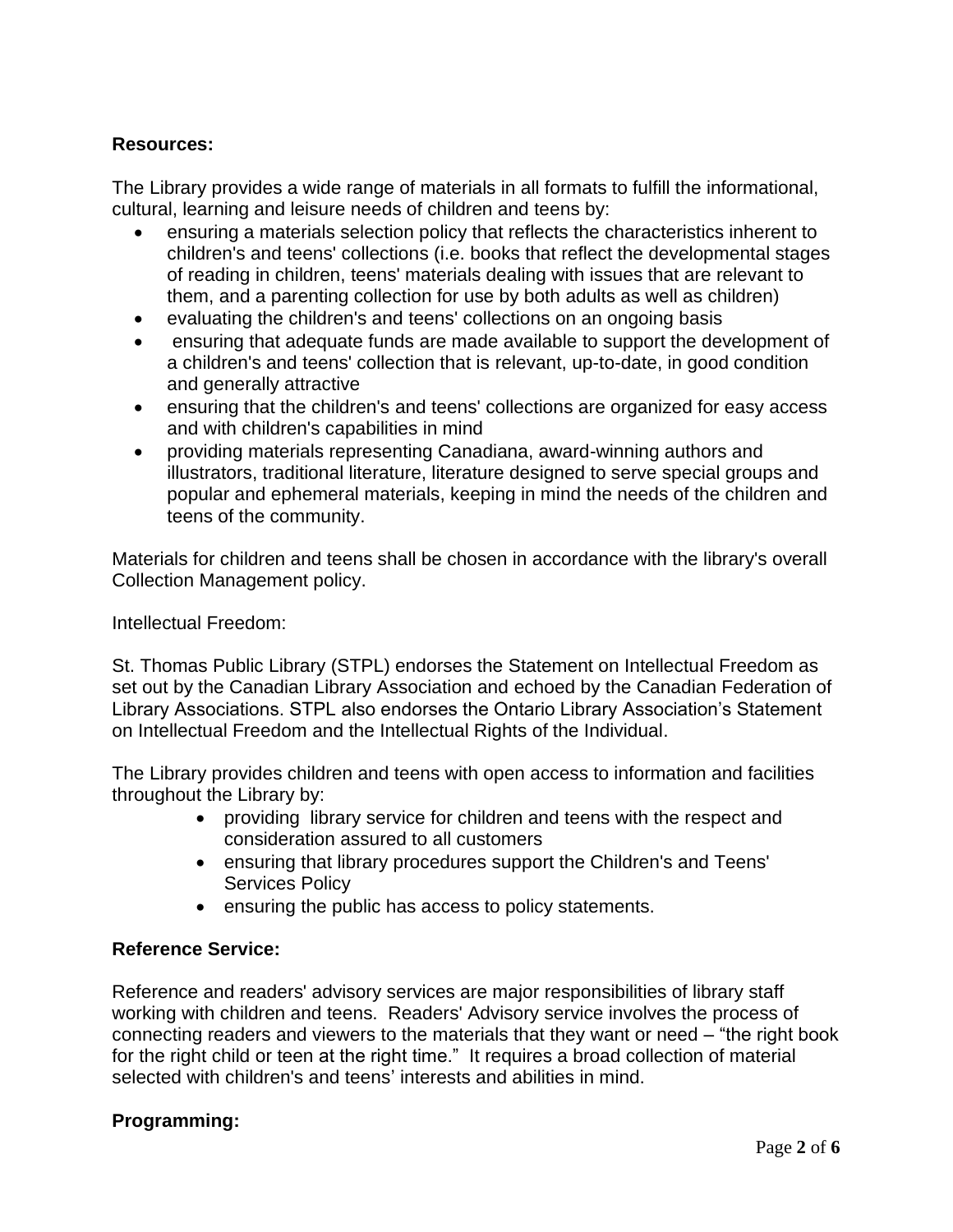The Library provides programs for children and teens, both in and out of the Library, to foster literacy, enhance recreational, creative, cultural and educational needs and to promote the use of the collection and services.

Children's and teens' programming shall be conducted in accordance with the Programming Policy.

# **Rights and Responsibilities of Parents:**

The Library expects parents to:

- monitor the use of services and collections by their children
- be responsible for borrowed materials and fines incurred by their children
- not leave unattended children age 14 and under requiring supervision, on or about Library premises
- accept that a parent or guardian's signature on a membership implies adherence to all rules and regulations of St. Thomas Public Library, including Internet usage

#### **Unattended Children:**

While the library board welcomes children using its services, children are the responsibility of their parent or guardian at all times.

**Reporting Child Abuse and Neglect:**

The entire staff of St. Thomas Public Library, as members of society, as members of the public and as professionals who work with children, is obligated under the Ontario Child and Family Services Act to report suspicions of physical, emotional and sexual abuse to children under the age of 16. The reporting must be done promptly and immediately by the individual who witnesses or suspects that a child has experienced harm or is at risk of being harmed.

## **Community Outreach:**

The Library communicates and cooperates with other community groups and organizations devoted to serving children and teens by:

- actively encouraging the continued cooperation of schools and other community groups in the use of the library
- providing expertise and support for community groups and organizations serving children.
- participating in community collaborative initiatives
- being knowledgeable about supports and services in the community so appropriate referrals can be made if needed

## **School Curriculum Support:**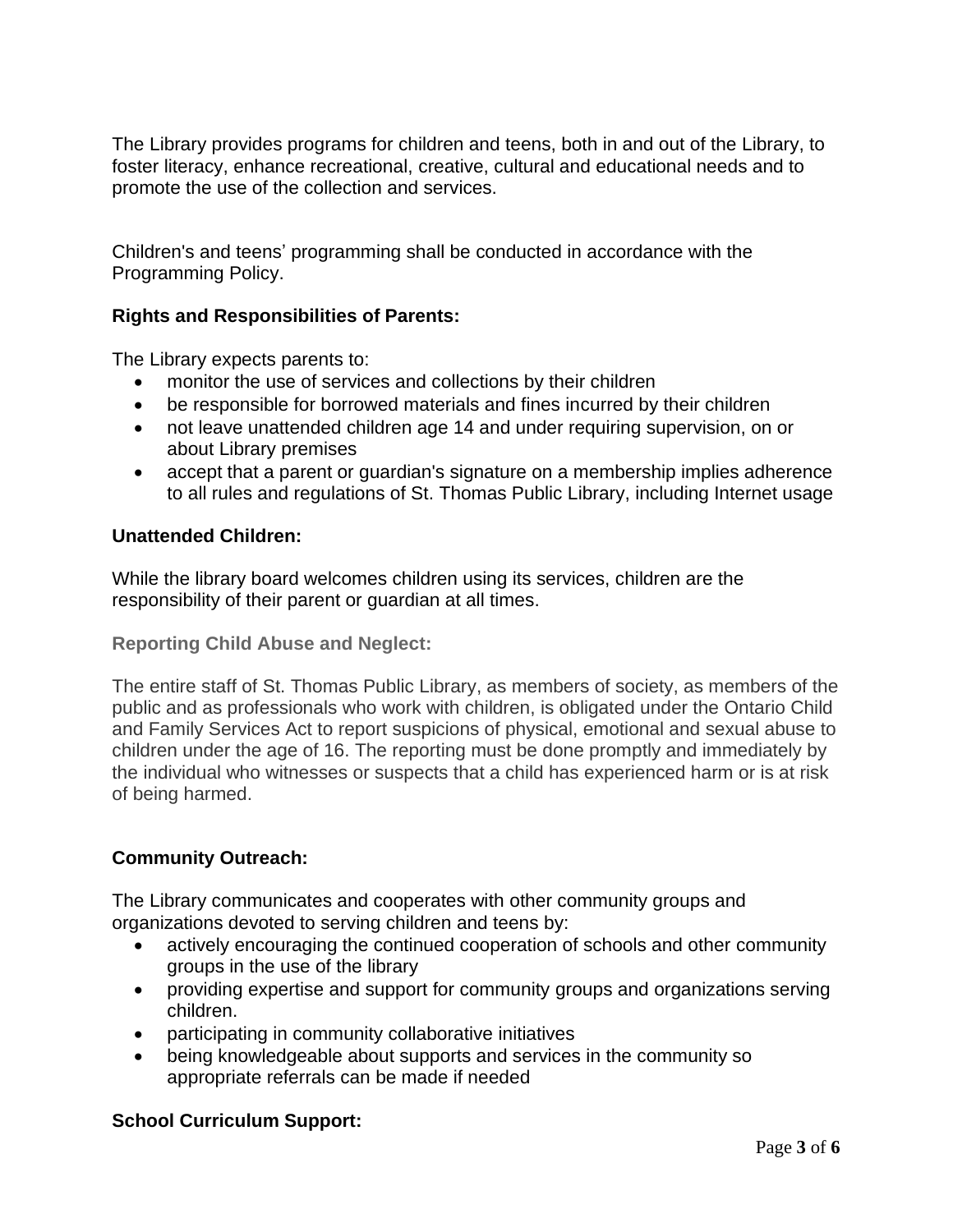St. Thomas Public Library's policy is to acquire a broad range of general information resources. It may occur that these materials meet the demands of school projects, but this is not the reason for their purchase. In view of the fact that the library does not buy multiple copies of books for school projects, efforts are made to ensure that alternate sources are available.

\*\*\*\*\*\*\*\*\*\*\*\*\*\*\*\*\*\*\*\*\*\*\*\*\*\*\*\*\*\*\*\*\*

# **Attachment: OLA Position on Children's Rights in the Public Library**

Children in Public Libraries have the right to:

- 1. Intellectual freedom
- 2. Equal access to the full range of services and materials available to other users
- 3. A full range of materials, services and programs specifically designed and developed to meet their needs
- 4. Adequate funding for collections and services related to population, use and local community needs
- 5. A library environment that complements their physical and developmental stages
- 6. Trained and knowledgeable staff specializing in children's services
- 7. Welcoming, respectful, supportive service from birth through the transition to adult user
- 8. An advocate who will speak on their behalf to the library administration, library board, municipal council and community to make people aware of the goals of children's services

Attachment: OLA Position on Teens' Rights in the Public Library

Goals for Library Services for Teens:

Teens in Ontario Public Libraries have the right to:

1. Intellectual freedom

The library establishes clear policy statements concerning the right to free access by young adults to library resources and information sources; and respect for the rights of young adults to select materials appropriate to their needs without censorship, The library's teen collection, policies and services should be consistent with the concepts of intellectual freedom defined by the CLA, OLA and Ontario Human Rights code.

2. Equal access to the full range of materials, services, and programs specifically designed and developed to meet their unique needs.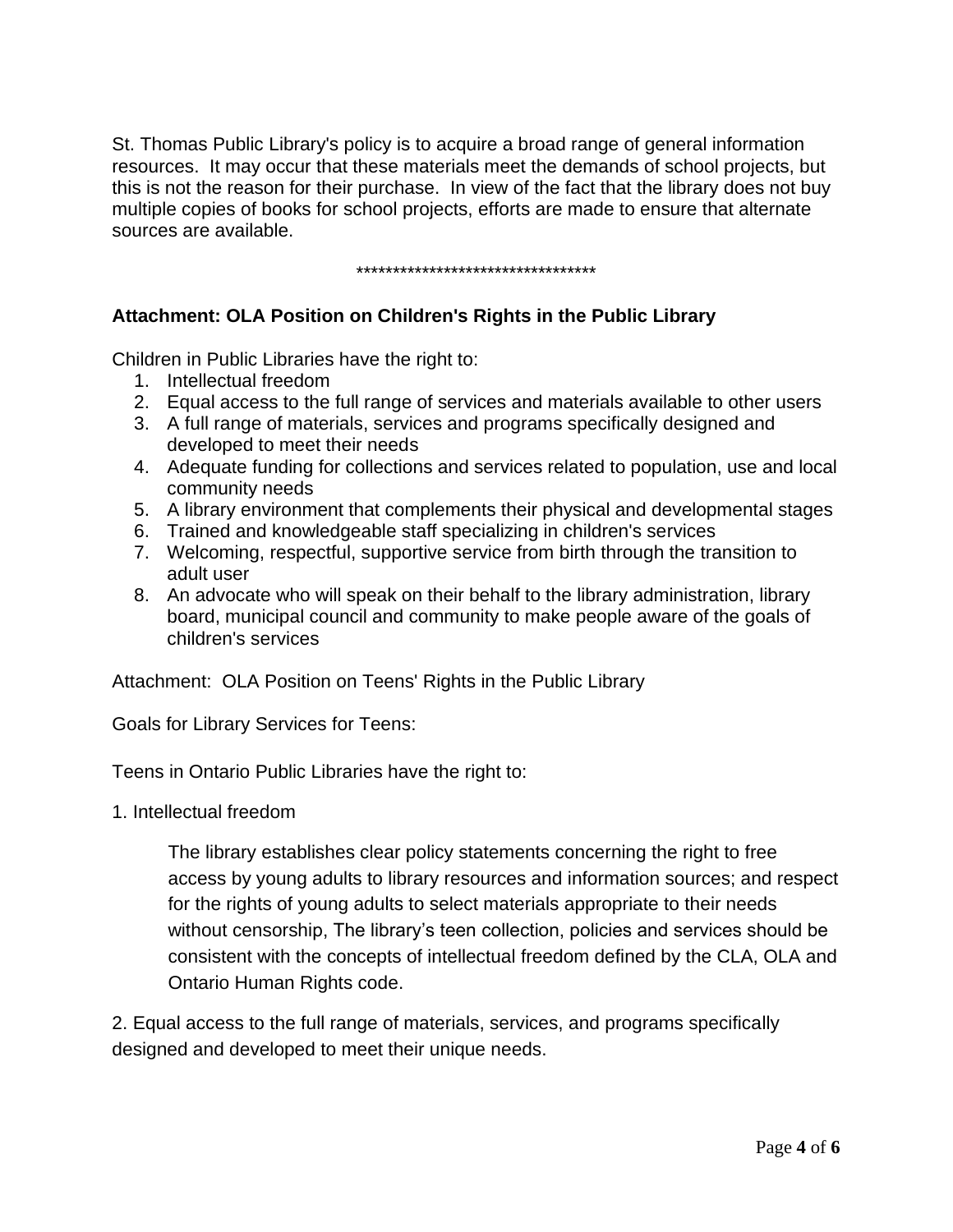The Library integrates library service to teens into the overall plan, budget and service program for the library. Library service to teens is integrated with those offered to other user groups.

3. Adequate funding for collections and services related to population, use and local community needs.

The Library incorporates funding for materials and services for teens in the library operating budget and ensures there is equitable distribution of resources to support programs and services for young adults.

4. Collections that specifically meet the needs of teens

The Library provides a wide spectrum of current materials of interest to young adults to encourage lifelong learning, literacy, reading motivation, and reader development.

The library endeavours to develop collections that encourage leisure reading, support homework and school success and responds to gender and cultural diversity. The library provides unfettered access to technology including social networking, licensed databases, and other online library resources for teens.

5. A library environment that complements their physical and developmental stages.

The Library provides identifiable spaces for teens that are separate from children's spaces where possible, reflects their lifestyle and allows for teens to use this library space for leisure or study, either independently or in groups.

6. Welcoming, respectful, supportive service at every service point.

The Library promotes friendly, positive, non-biased customer interactions with teens, providing staff development and training and ensures that services for teens embrace cultural and gender diversity and economic differences. Library staff will endeavour to respect the teen's need for privacy and nonjudgmental service and assist young adults in acquiring the skills to effectively access all library resources and become information literate.

7. Library Programs and Services appropriate for Teens

The Library fosters youth development by providing programs for teens that contribute to literacy, life- long learning and healthy youth development. The library endeavours to provide volunteer opportunities for helping others through community service hours including participating on Library Advisory Boards, and other projects that help develop a sense of responsibility and community